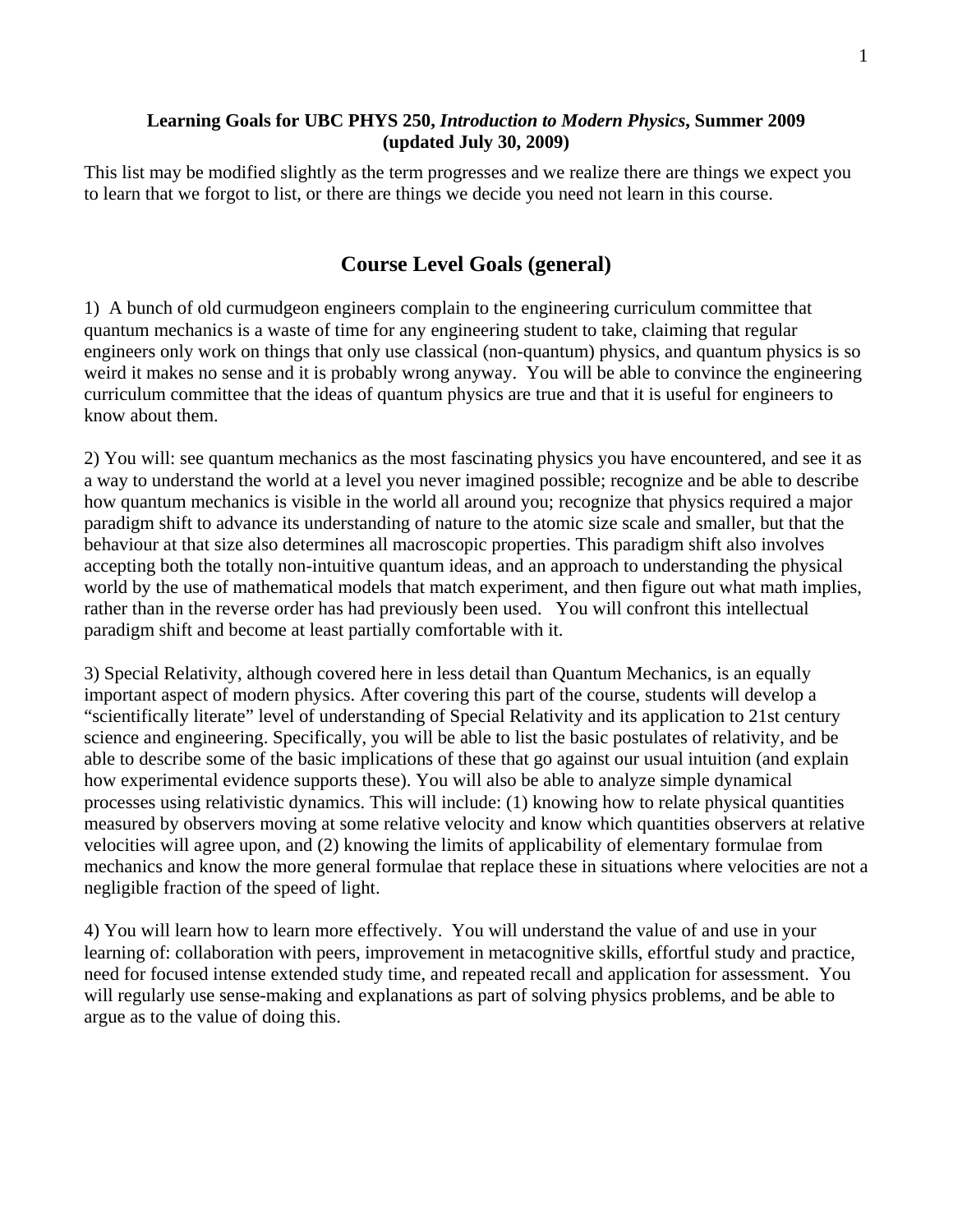# **Specific Content Goals**

("Quantitative" means you will be able to describe in terms of specific numbers, and so will usually involve calculations. "Qualitative" means using general reasoning and definitions, but not calculating any numbers.)

## **I. Quantum Mechanics**

## **1. Modeling of physical mechanical systems.**

Be able to describe a physical situation that would correspond to simple potential energy curves. Given a simple physical system, be able to draw the relevant potential energy curve needed to model dynamical behaviour. Explain why models are useful in physics.

## **2. Light as a Particle- why believe idea that there are particle and wave like properties to objects, role of probability in this interpretation**

- Write down the mathematical description of a classical electromagnetic wave, and relate the terms in the expression to the velocity, wavelength, and frequency of the wave.
- Be able to describe how the energy in a classical EM wave depends on the amplitude of the field, and describe what happens when an EM wave is absorbed by a material if the wavelength is long enough that it behaves classically.
- Design an experiment to show that something behaves as a wave.
- Qualitatively describe what is measured in the photoelectric effect experiment and explain how this implies a quantum picture of light, including explaining what results the classical interpretation of light would predict for this experiment.
- Quantitatively analyze photoelectric data to deduce the relationship between energy of photons and frequency of light and predict how the emission of electrons will change if color of light, type of metal, or voltage of the metal is changed.
- Be able to design an experiment for determining the composition of an unknown pure metal based on the photoelectron effect.
- Be able to explain the essential role of the quantization of light as demonstrated by the photoelectric effect in the operation of a photomultiplier tube, a solid state photodector such as used in motion sensors, and the human eye. (Essentially all sensitive detectors of light.)
- In two slit interference pattern produced by light, relate the single particle detection of photons to the interference pattern from light beams.

## **3. Electrons as waves and particles**

## **a. emission and absorption of light by isolated atoms**

- Explain how the discrete colors produced by neon signs, mercury and sodium street lights, and other discharge lamps rule out Rutherford's model of the atom as like a miniature solar system with electrons orbiting the nucleus.
- Relate the colors of light produced by a discharge lamp to energy levels of the electron in the atoms in the lamp.
- Be able to explain why such light sources are so much more efficient than incandescent light bulbs.
- List the basic assumptions of the Bohr model of the atom and explain how those assumptions are consistent with the light emitted by a hydrogen discharge lamp.
- Be able to provide a basic design for a gas laser, giving the basic components and qualitative requirements for it to operate.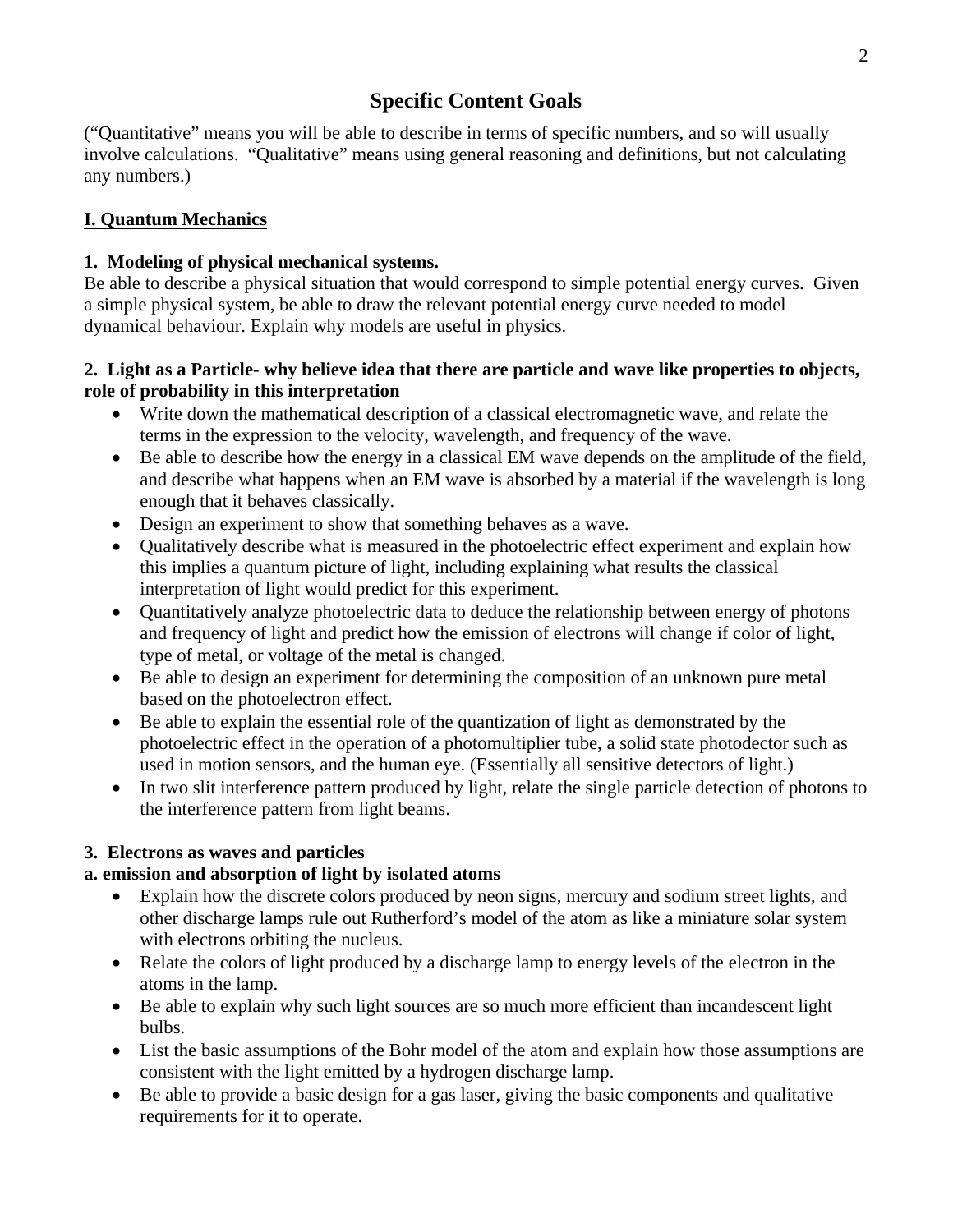#### **b. electrons as waves**

- Explain the interpretation and significance of the pattern observed when a beam of electrons is sent through two very closely spaced slits and detected on a screen behind them.
- Explain what was observed in the Davisson-Germer experiment and how these observations support the interpretation of electrons as waves.

## **4. Electrons as probability waves**.

- Given a particle description of an electron or photon, relate that to an equivalent wave description, and vice-versa.
- Calculate the Broglie wavelength of a particle given the momentum, and vice-versa. Make quantitative predictions for what will be detected on screen behind two closely spaced slits when particles of known mass and energy are shot at the slits.
- Describe the double-slit experiment for light and electrons and explain why the interference pattern is different depending on whether or not a measurement is made as to which slit the photon/electron passes through
- Analyze the implications of the results of the double slit experiment in terms of the description of the position of an initial electron
- Explain what is meant by the eigenstates of an electron, in terms of the energy, position and momentum, when the electron is both free and when it is confined in some potential energy well.
- Write down the mathematical description of the wave functions for momentum eigenstates and highly localized positions of free electrons.
- Explain how a wave function can be used to describe a general complex superposition of all position eigenstates
- Calculate the probability for finding a particle in a given region of space from its wave function.
- Qualitatively relate the shape of the wave function to the relative probability of finding the particle at different positions in space, and in different momentum ranges.
- Qualitatively relate the shape of the wave function to the kinetic energy of a particle at different locations in space
- Argue why it is plausible that one can describe any function as a suitable superposition of sinusoidal functions
- Argue how the description of a particle in terms of a wave function implies the Heisenberg uncertainty principle, and be able to use this principle to calculate the minimum possible uncertainty in measurements of position and momentum of particles.

## **5. Schrodinger equation and potential energy wells**

- Explain why a very deep square well potential is a crude but useful model for a variety of physical systems, including electrons in atoms or wires. (somewhat implied under "bound states", 3rd LG)
- Calculate the possible energy levels and normalized wave functions and probability distributions for an electron in a very deep square well potential of arbitrary width in one dimension. Be able to use these distributions to predict the results of measurements of these quantities for an electron.
- Explain general method for how to find allowed energies for an electron or atom in any shape potential energy well, although not carry out the detailed calculations required for obtaining values for those energies.
- Calculate how the current in a scanning tunnelling microscope (STM) depends on the distance between the probe and the surface. Explain how an STM is able to obtain a measurement resolution of less than one atomic diameter.